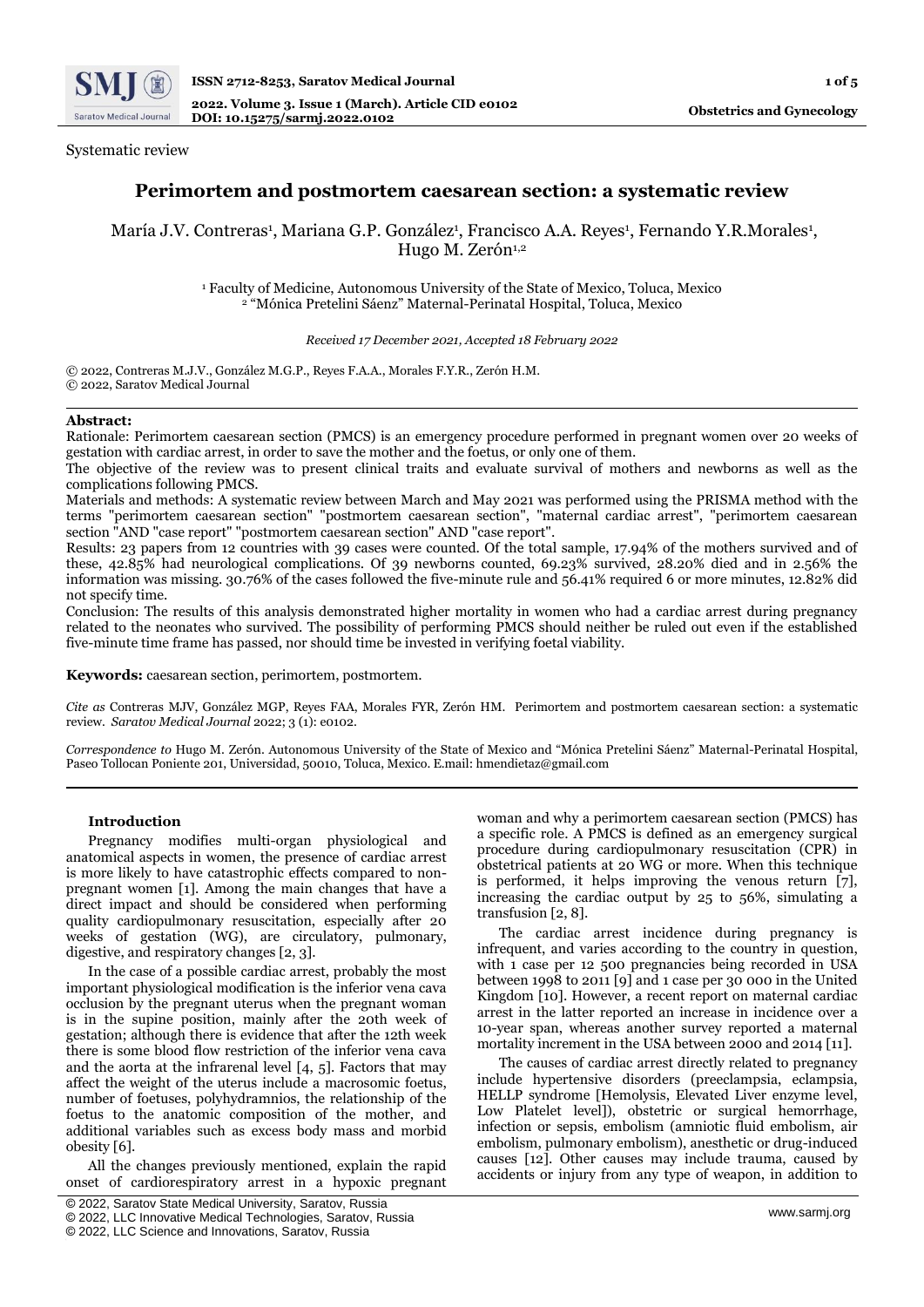

preexisting medical conditions such as arrhythmias, atherosclerosis, valvular disease, and vascular ischemia [13]. Whatever the cause, a rapid and right response is essential to optimize the maternal and foetal survival probability [9, 10].

The process of recognizing PMCS as an emergency measure to be performed within minutes of cardiac arrest has evolved over time. There is evidence that this surgery has been performed in cultures dating back to ancient times with the aim of delivering a living being through the deceased mother, hence it was first given the name "postmortem cesarean section" [14].

Moreover, in the thirteenth and fourteenth centuries there are evidence of legal mandates where all deceased pregnant women had to undergo a postmortem caesarean section in order to baptize and bury the babies that also died; a fatal outcome that was much more frequent than finding newborns under such circumstances [15]. The procedures performed in the 19th and 20th centuries focused on the possibility of foetal survival, particularly in cases where there was sudden cardiac maternal death in which the time between cardiac arrest and caesarean section was critical to this goal  $[16]$ .

Given the low incidence or underestimated frequency of this phenomenon, it was not until 2010 that the AHA included the algorithm for basic and advanced resuscitation for pregnant patients [1, 17]. As a historical fact, on January 26th, 1776, the first postmortem caesarean section performed in Mexico, was during the Santa Clara California mission, carried out by Fray Joseph Viader and Fray Joseph Viñas; it was published in the National Gazette on May 29th of the same year [18].

The purpose of the review was to present clinical traits and evaluate survival of mothers and newborns as well as the complications following PMCS.

#### **Materials and Methods**

A systematic review was performed in PubMed, Google Scholar and Researchgate databases using the PRISMA method between March and May 2021 using the terms "perimortem caesarean section" "postmortem caesarean section", "maternal cardiac arrest", "perimortem caesarean section "AND "case report" "postmortem caesarean section" AND "case report" including their Spanish translation. The exclusion criteria were duplicate articles, review articles without clinical cases, cohort articles, systematic reviews, opinions and management guides in other living beings.

A table was prepared in which the results, complications and observations that arose during each case were reported, evaluating the following variables: year of the article, country, number of cases, characteristics of the pregnant woman, cause of the cardiac arrest, time of caesarean section since the cardiac arrest, survival of the mother and the newborn, as well as whether the latter required cardiopulmonary resuscitation and whether there were neurological complications in the binomial.

#### **Results**

Case reports were identified in which PMCS and postmortem caesarean section were of great importance for the cardiac arrest resolution. A total of 341 articles mentioning the keywords were found among the three databases chosen. After using the exclusion criteria 23 papers were included in the analysis (*Figure 1*), the oldest being

from 1948 and the most recent from 2020. Thirty-nine cases were counted where 13 were for PMCS and 26 were descriptions of postmortem caesarean section. Of the 28 articles found, 32.14% were written in the United States (n=9), 10.7% were in Colombia (n=3), as well as in the United Kingdom  $(n=3)$  and Turkey  $(n=3)$ , 7.14% in Mexico  $(n=2)$ and China (n=2) and  $3.5\%$  in Scotland (n=1), Lebanon (n=1), New Zealand (n=1), Japan (n=1), Spain (n=1) and Norway  $(n=1)$ .

The average age was 29.87 years with the youngest being 16 years and the oldest 43 years. Of the total number of women, 13 were primigravid, 24 were multigestational and 2 were unspecified. The average number of weeks of gestation was 32.1, with 26 preterm, 10 at term and 3 unspecified (preterm being considered all those born at 37 WG or less).

The most frequent causes of cardiac arrest obtained were heart disease associated or not with pregnancy, embolism, eclampsia, car accidents and gunshot wounds, which represent 51.28% of our population, with four cases for each cause, respectively. The remaining 43.58% included varied causes such as anesthetic complications (n=2), neurofibrosarcoma (n=1), aneurysms (n=2), cerebral hemorrhage (n=3), sarcomatosis (n=2), respiratory complications (n=2), preeclampsia (n=3), idiopathic thrombocytopenic purpura  $(n=1)$  and 1 case of massive hemorrhage due to puerperal complications. Of the total sample 5.12% were unspecified causes (n=2).

Regarding the time interval between cardiac arrest and PMCS, it was found that 12 cases (30.76%) followed the 5 minute rule and 22 (56.41%) required 6 or more minutes to perform the procedure. There were five cases that did not specify time, representing 12.82%. Of the total sample, only 7 (17.94%) of the mothers survived and of these, 3 of the survivors (42.85%) had neurological complications.



#### **Figure 1. Research article identification and selection based on PRISMA method**

The data on survival of 39 pregnant women and their foetuses are summarized in *Table 1*. Only 17.94% (7 cases) of the mothers survived. Of 39 newborns counted, 27 survived (69.23%), 11 died (28.20%) and 1 was unspecified (2.56%). Of

<sup>[</sup> © 2022, Saratov State Medical University, Saratov, Russia

<sup>©</sup> 2022, LLC Innovative Medical Technologies, Saratov, Russia

<sup>©</sup> 2022, LLC Science and Innovations, Saratov, Russia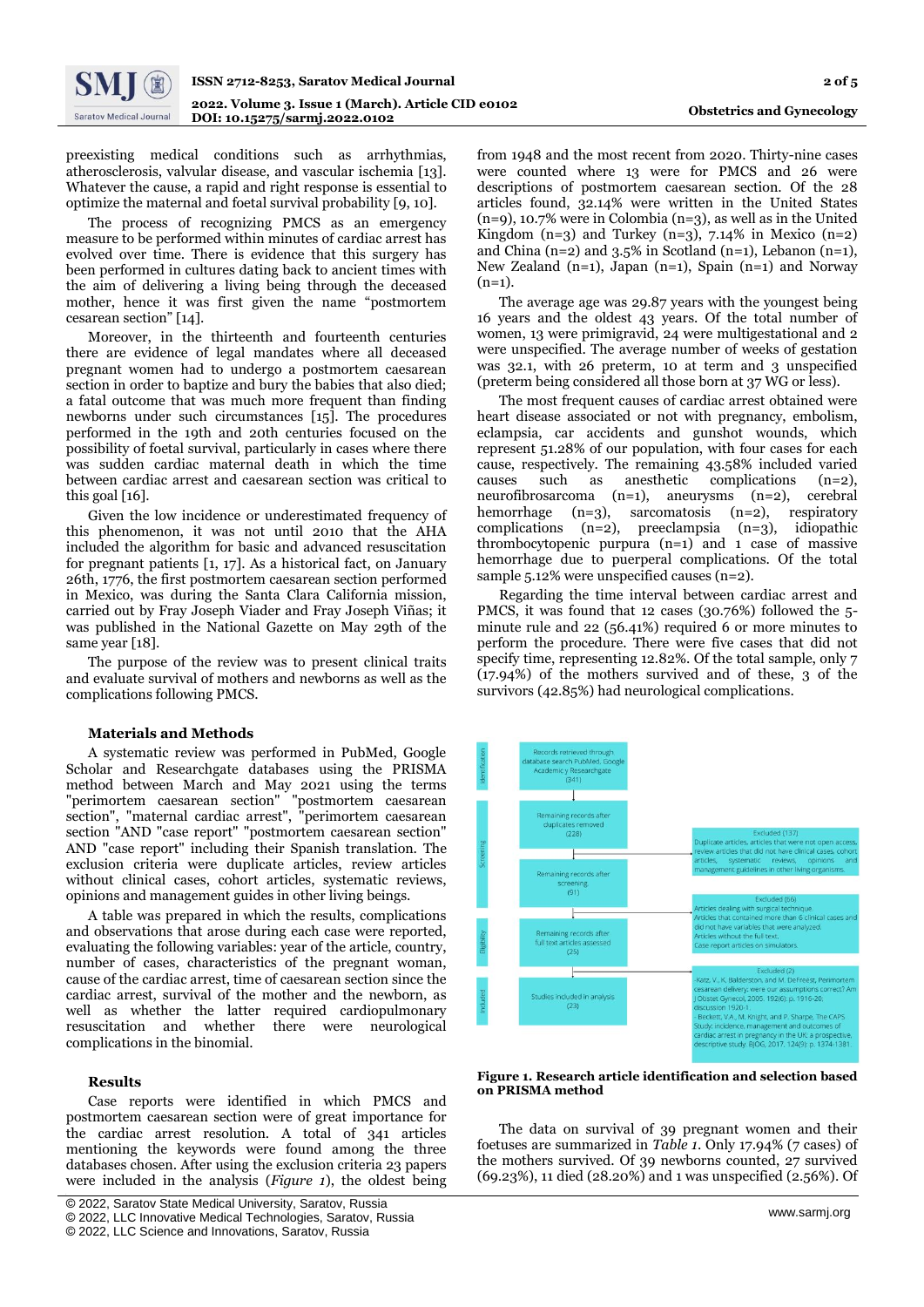

the 69.23% of survivors, 20 cases (74.07%) did not develop neurological complications while 7 neonates did (25.92%), including mental retardation (n=2), spastic quadriplegia (n=1), hydrocephalus (n=1), facial paralysis (n=1), cerebral palsy (n=1), and 1 unspecified case. In addition, of the 27 surviving neonates, 23 did not specify whether neonatal resuscitation maneuvers were used (58.97%), 15 did require those (38.46%) and 1 did not (2.56%).

Finally, of 11 stillbirths, at least 10 were born alive but died of unspecified causes (n=6), bronchopneumonia (n=1), respiratory distress syndrome (n=1), congenital intestinal obstruction  $(n=1)$ , and multiple organ failure  $(n=1)$ . The remaining case was an obituary.

#### **Discussion**

The decision to practice a PMCS should be based on two premises: the first is time, where theoretically the limit to avoid maternal-fetal neurological complications is 5 minutes [19], however, in practice it was reported that at least 22 cases had a time interval of more than 6 minutes, which can be explained by factors such as the transfer of the pregnant woman to the hospital, medico-legal implications, resistance to performing the procedure in a non-sterile area, waiting for the arrival of the specialist and resuscitation skills.

The second premise is that it should be done when the foetus is viable, that is between 20-24 WG. According to Zepeda et al. if the gestational age is less than 20 WG a PMCS is unlikely to improve the situation, if the gestational age is between 20-23 WG it may improve maternal survival, although fetal survival is very unlikely, and if the gestational age is greater than 24 WG the PMCS may improve maternal and neonatal survival [20, 21].

**Table 1. Survival of mother and newborn in 39 cases of perimortem and postmortem caesarean section**

| Country                  | Cases          | Mother survival<br>(%) | Newborn survival<br>(96) |
|--------------------------|----------------|------------------------|--------------------------|
|                          |                |                        |                          |
| <b>United States</b>     | 15             | No: 32 (82.05%)        | No: 11 (28.21%)          |
| [23, 24, 25, 26, 27]     | 8              | Yes: $7(17.95%)$       | Yes: 27 (69.23%)         |
| Colombia [2,28,29]       | 4              |                        | No reported: 1           |
| Turkey [30,31,32]        | $\overline{2}$ |                        | $(2.56\%)$               |
| United Kingdom [33,34]   | $\overline{2}$ |                        |                          |
| Mexico [18,35]           | 1              |                        |                          |
| Scotland <sup>[36]</sup> | 1              |                        |                          |
| Lebanon [37]             | 1              |                        |                          |
| New Zealand [38]         | 1              |                        |                          |
| Japan $[39]$             | $\mathbf{1}$   |                        |                          |
| Spain $[40]$             | 1              |                        |                          |
| Norway [41]              | 1              |                        |                          |
| China $[42]$             | $\mathbf{1}$   |                        |                          |
| Taiwan/China [43]        |                |                        |                          |
|                          |                |                        |                          |

In 1985 Katz et al. analyzed cases of postmortem caesarean section and found that 93% of live births were obtained with the procedure performed in the first 15 minutes and of these, 70% were born in the first 5 minutes [16]. Based on these observations, and the fact that the shorter the time interval between the presence of cardiac arrest and the caesarean section, there is less likelihood of developing fatal neurological consequences for both the mother and the foetus, leading to the coining of the term PMCS in 1986 [14, 16, 22].

It should be remembered that the primary reason for performing PMCS is maternal survival  $\overline{2}$ , 22] yet the results of this analysis demonstrated higher mortality in women who had a cardiac arrest during pregnancy related to the neonates who survived.

In terms of neonatal survival, the results fluctuate with the different types of studies found for this paper. Despite the results found by Katz et al. in 1985 in the case series analyzed, at least 27 of 39 neonates survived, 20 of whom had no neurological complications [16]. It should be noted that some of them were born after the regulatory 5 minutes to perform the PMCS. Therefore, the possibility of performing this procedure should not be ruled out even if the established time has passed, nor should time be invested in verifying foetal viability, as it is very likely that there is extreme bradycardia, which can be mistaken for absence of foetal heart rate [21, 22] and still have successful results.

On the other hand, the usefulness and potential benefit for maternal circulation of PMCS has been clear since 1982 when De Pece et al. reviewed the case of a 27-year-old woman with 36 WG who had a cardiac arrest, after removal of the foetus the mother recovered femoral and carotid pulses [23]. Also, in 1986, Katz et al. described 60% improvement in maternal cardiac output after PMCS, while in 2012 they reported a maternal survival of 61-80% [16]. On the other hand, a United Kingdom study was able to reach a maternal survival of 58% if adherence to resuscitation guidelines is met [10]. Contrastingly, of the total sample analyzed in this study, only 17.94% (7 cases) of the mothers survived.

In special cases, where due to maternal pathology the survival possibility is nullified, PMCS may be performed to save the life of the foetus, taking into consideration the gestational age. The ethical aspect of this decision is extremely important, especially in cases where a brain-dead pregnant mother is confirmed, although if foetal viability allows and conditions are adequate, PMCS should be considered even without the need for informed consent from the family [10].

During the course of this work there was a marked limitation in the reported information on PMCS. It was not found significant enough sample to describe a correlation between maternal comorbidities and their possible alteration with birth weight. Likewise, certain data on the surviving newborn are not known since they were not reported in the case studies, which is worrying given that they are significant data to generate a relevant and transcendent result in the field of obstetrics and paediatrics. Since 2009 the "Mónica Pretelini Sáenz'' Perinatal Maternal Hospital (HMPMPS) located in Toluca, State of Mexico with 12 years of operation and 102,000 births, 3 PMCS were registered, which indicates a ratio of 1 case per 34 000.

The results found that despite a cardiac event is lethal in most of the mothers, PMCS is an option to try to save the life of the neonate. Due to the rarity of this phenomenon and the

© 2022, LLC Innovative Medical Technologies, Saratov, Russia

© 2022, LLC Science and Innovations, Saratov, Russia

<sup>[</sup> © 2022, Saratov State Medical University, Saratov, Russia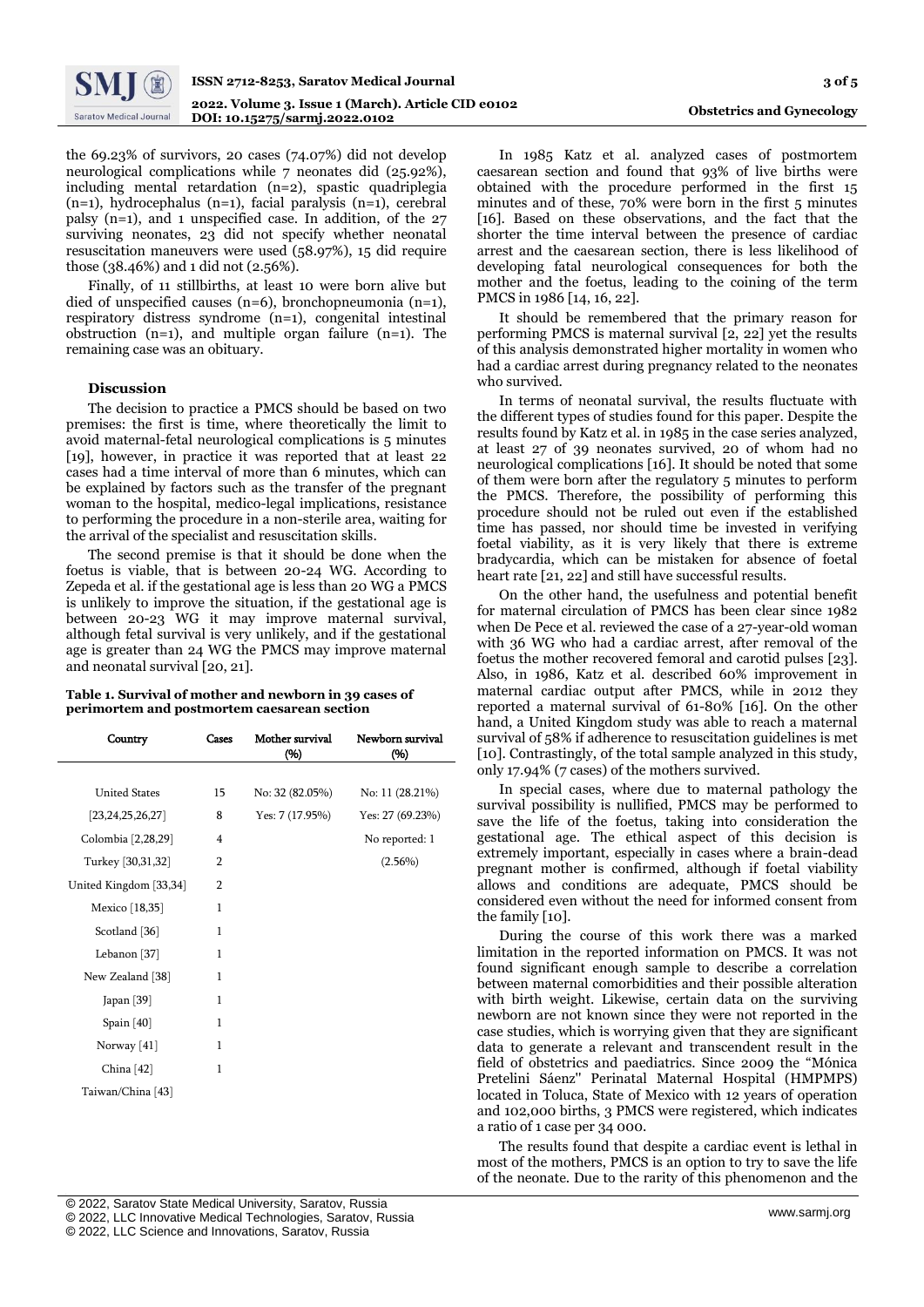

**Obstetrics and Gynecology**

ethical implications, there is no international guideline to be followed. However, this does not exempt physicians involved in the care of women, students, interns and residents from being prepared for such an emergency. Therefore, good simulator-based training is needed to get technical and nontechnical competencies to improve the outcome of this situation.

### **Conclusion**

The results of this analysis demonstrated higher mortality in women who had a cardiac arrest during pregnancy related to the neonates who survived. The possibility of performing PMCS should neither be ruled out even if the established fiveminute time frame has passed, nor should time be invested in verifying foetal viability.

#### **Acknowledgments**

Authors thank the participation of the student team of the Latin American Scientific Association (ASCILA) for the ideas to improve the manuscript.

# **Conflict of interest**

The authors declare no conflicts of interest pertaining to the study.

#### **References**

- 1. Vanden Hoek TL, Morrison LJ, Shuster M, et al. Part 12: cardiac arrest in special situations: 2010 American Heart Association Guidelines for Cardiopulmonary Resuscitation and Emergency Cardiovascular Care. Circulation. 2010;122 (18 Suppl 3):S829-61. Erratum in: Circulation 2011; 124(15): e405 61. *Erratum in: Circulation* 2011; 124(15): e405 https://doi.org/10.1161/CIRCULATIONAHA.110.971069
- 2. Urrego JLA, Cárdenas CDP, Velázquez VJF, et al. Perimortem csection and fetal maternal resuscitation in the emergency department: case report and review of the literature. *Rev Asoc Mex Crit y Ter Int* 2012; 26:247-250.
- 3. Tan EK, Tan EL. Alterations in physiology and anatomy during pregnancy. *Best Pract Res Clin Obstet Gynaecol.* 2013; 27(6):791-802[. https://doi.org/10.1016/j.bpobgyn.2013.08.001](https://doi.org/10.1016/j.bpobgyn.2013.08.001)
- 4. De-Giorgio F, Grassi VM, Vetrugno G, et al. Supine hypotensive syndrome as the probable cause of both maternal and fetal death. *J Forensic Sci*. 2012; 57(6): 1646-1649. <https://doi.org/10.1111/j.1556-4029.2012.02165.x>
- 5. Eldridge AJ, Ford R. Perimortem caesarean deliveries. Int *J Obstet Anesth*. 2016; 27: 46-54. <https://doi.org/10.1016/j.ijoa.2016.02.008>
- 6. Jeejeebhoy FM, Zelop CM, Lipman S , et al. Cardiac Arrest in Pregnancy: A Scientific Statement From the American Heart Association. Circulation. 2015; 132(18): 1747-73. Association. *Circulation*. 2015; 132(18): 1747-73. <https://doi.org/10.1161/CIR.0000000000000300>
- 7. Gatti F, Spagnoli M, Zerbi SM, et al. Out-of-Hospital Perimortem Cesarean Section as Resuscitative Hysterotomy in Maternal Posttraumatic Cardiac Arrest. *Case Rep Emerg Med*. 2014; 2014: 121562[. https://doi.org/10.1155/2014/121562.](https://doi.org/10.1155/2014/121562)
- 8. Katz V, Balderston K, DeFreest M. Perimortem cesarean delivery: were our assumptions correct? *Am J Obstet Gynecol.* 2005;<br>1926): 1916-1920. (DOI:  $192(6)$ :  $1916-1920$ . <https://doi.org/10.1016/j.ajog.2005.02.038>
- 9. Mhyre JM, Tsen LC, Einav S, et al. Cardiac arrest during hospitalization for delivery in the United States, 1998-2011. *Anesthesiology*. 2014; 120(4): 810-818. <https://doi.org/10.1097/ALN.0000000000000159/>
- 10. Beckett VA, Knight M, Sharpe P. The CAPS Study: incidence, management and outcomes of cardiac arrest in pregnancy in the UK: a prospective, descriptive study. BJOG. 2017; 124(9): 1374- 1381. https://doi.org/10.1111/1471-0528.14521
- 11. Schaap TP, Overtoom E, van den Akker T, et al. Maternal cardiac arrest in the Netherlands: A nationwide surveillance study. *Eur J Obstet Gynecol Reprod Biol*. 2019; 237: 145-150. <https://doi.org/10.1016/j.ejogrb.2019.04.028>
- 12. Dijkman A, Huisman CM, Smit M, et al. Cardiac arrest in pregnancy: increasing use of perimortem caesarean section due to emergency skills training? *BJOG* 2010; 117(3): 282-287. <https://doi.org/10.1111/j.1471-0528.2009.02461.x>
- 13. Zelop CM, Einav S, Mhyre JM, Martin S. Cardiac arrest during pregnancy: ongoing clinical conundrum. *Am J Obstet Gynecol.* 2018; 219(1): 52-61[. https://doi.org/10.1016/j.ajog.2017.12.232](https://doi.org/10.1016/j.ajog.2017.12.232)
- 14. Fadel HE. Postmortem and perimortem cesarean section: historical, religious and ethical considerations. JIMA. 2011; 43(3): 194-200. https://doi.org/10.5915/43-3-7099
- 15. Katz VL. Perimortem cesarean delivery: its role in maternal mortality. Semin Perinatol. 2012;36(1):68-72. (doi:0.1053/j.semperi.2011.09.013) (PMID: 22280869)
- 16. Katz VL, Dotters DJ, Droegemueller W. Perimortem cesarean delivery. *Obstet Gynecol.* 1986; 68(4): 571-576.
- 17. Einav S, Kaufman N, Sela HY. Maternal cardiac arrest and perimortem caesarean delivery: evidence or expert-based? Resuscitation. 2012; 83(10): 1191-2000. <https://doi.org/10.1016/j.resuscitation.2012.05.005>
- 18. Juárez AA CM, Romero HS, Motta ME. Operación cesárea postmortem con supervivencia fetal. Informe de un caso. *Rev.Med.Hosp.Gen.Mex*.1999; 62: 132 -134.
- 19. Vasco-Ramírez M. Resucitación cardiopulmonar en la embarazada. *Rev. Colomb. de Anestesiol*. 2004; 32(4): 243-251. https://doi.org/10.18597/rcog.50
- 20. Zepeda-Mendoza A. Reanimación Cardiopulmonar en la paciente embarazada Ciudad de México: Academia Nacional de Medicina, México; 2018 [Available from: [https://www.asieslamedicina.org.mx/reanimacion](https://www.asieslamedicina.org.mx/reanimacion-cardiopulmonar-en-la-paciente-embarazada/)[cardiopulmonar-en-la-paciente-embarazada/.](https://www.asieslamedicina.org.mx/reanimacion-cardiopulmonar-en-la-paciente-embarazada/)
- 21. Kikuchi J, Deering S. Cardiac arrest in pregnancy. *Semin Perinatol.* 2018; 42(1): 33-38. <https://doi.org/10.1053/j.semperi.2017.11.007>
- 22. Whitten M, Irvine LM. Postmortem and perimortem caesarean section: what are the indications? *J R Soc Med.* 2000; 93(1): 6-9. <https://doi.org/10.1177/014107680009300103>
- 23. DePace NL, Betesh JS, Kotler MN. 'Postmortem' cesarean section with recovery of both mother and offspring. *JAMA.* 1982; 248(8): 971-973. http://www.ncbi.nlm.nih.gov/pubmed/ 7097967
- 24. Weber CE. Postmortem cesarean section: review of the literature and case reports. *Am J Obstet Gynecol.* 1971; 110(2): 158-165. https://doi.org/10.1016/0002-9378(71)90600-4
- 25. Arthur RK. Postmortem cesarean section. *Am J Obstet Gynecol.* 1978; 132(2): 175-179. [https://doi.org/10.1016/0002-](https://doi.org/10.1016/0002-9378(78)90921-3) [9378\(78\)90921-3](https://doi.org/10.1016/0002-9378(78)90921-3)
- 26. Aronsohn J, Danzer B, Overdyk F, Roseman A. Perimortem cesarean delivery in a pregnant patient with goiter, preeclampsia, and morbid obesity. *A A Case Rep.* 2015; 4(4): 41-43. <https://doi.org/10.1213/XAA.0000000000000116>
- 27. Adan AJ, Nafday A, Beyer AB, et al. Use of Tandem Perimortem Cesarean Section and Open-Chest Cardiac Massage in the Resuscitation of Peripartum Cardiomyopathy Cardiac Arrest. *Ann Emerg Med.* 2019; 74(6): 772-774. https://doi.org/10.1016/j.annemergmed.2019.03.012
- 28. Sanchez Torres F. Postmortem cesarean section. *Rev Colomb Obstet Ginecol.* 1963; 14: 327-331.
- 29. Cuesta-Galindo MG, Ruvalcaba-Carrillo R, Colín-Cortes HM, et al. Código azul, histerotomía de reanimación en embarazo de término: reporte de un caso. *Ginecol Obstet Mex.* 2020; 88(10): 700-706[. https://doi.org/10.24245/gom.v88i10.3451](https://doi.org/10.24245/gom.v88i10.3451)

<sup>[</sup> © 2022, Saratov State Medical University, Saratov, Russia

<sup>©</sup> 2022, LLC Innovative Medical Technologies, Saratov, Russia

<sup>©</sup> 2022, LLC Science and Innovations, Saratov, Russia